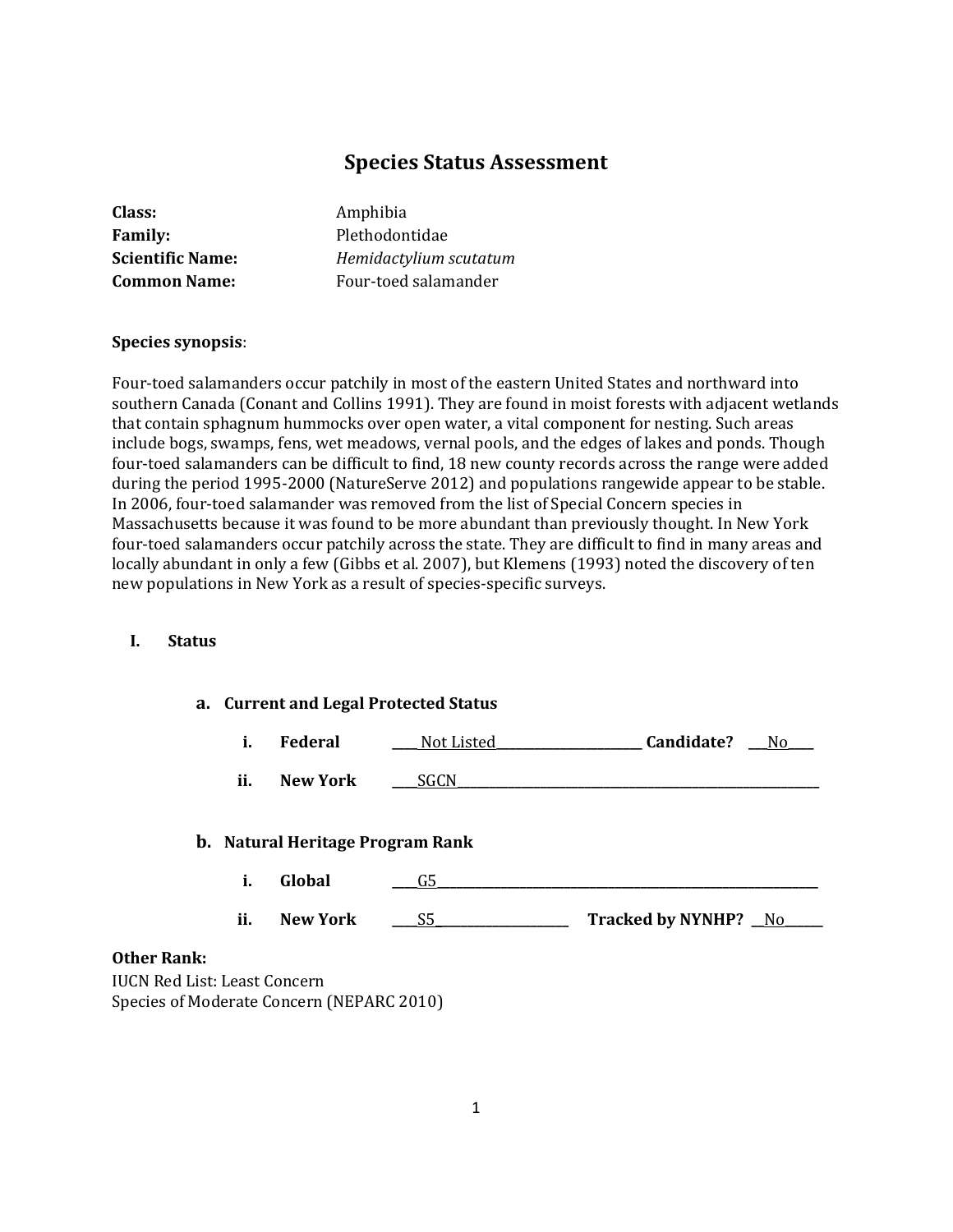#### **Status Discussion:**

Four-toed salamanders are more abundant than available records indicate, as they are relatively difficult to find without focused surveys (NatureServe 2012). NEPARC (2010) lists four-toed salamander as a Species of Moderate Concern because fewer than 50% of northeastern states list it as SGCN.

### **II. Abundance and Distribution Trends**

- **a. North America**
	- **i. Abundance \_\_\_\_\_ declining \_\_\_\_\_increasing \_\_X\_\_\_ stable \_\_\_\_\_unknown**
	- **ii. Distribution: \_\_\_\_\_ declining \_\_\_\_\_increasing \_\_X\_\_\_ stable \_\_\_\_\_unknown Time frame considered: \_\_\_\_**Past 10 years**\_\_\_\_\_\_\_\_\_\_\_\_\_\_\_\_\_\_\_\_\_\_\_\_\_\_\_\_\_\_\_\_\_\_\_\_\_**
- **b. Regional**
	- **i. Abundance \_\_\_\_\_ declining \_\_\_\_\_increasing \_\_X\_\_ stable \_\_\_\_\_\_unknown ii. Distribution: \_\_\_\_\_ declining \_\_\_\_\_increasing \_\_X\_\_ stable \_\_\_\_\_\_\_unknown Regional Unit Considered:\_\_\_\_\_\_\_\_**Northeast**\_\_\_\_\_\_\_\_\_\_\_\_\_\_\_\_\_\_\_\_\_\_\_\_\_\_\_\_\_\_\_\_\_\_\_\_\_\_ Time Frame Considered: \_\_\_\_\_\_\_\_\_**Past 10 years**\_\_\_\_\_\_\_\_\_\_\_\_\_\_\_\_\_\_\_\_\_\_\_\_\_\_\_\_\_\_\_\_\_\_**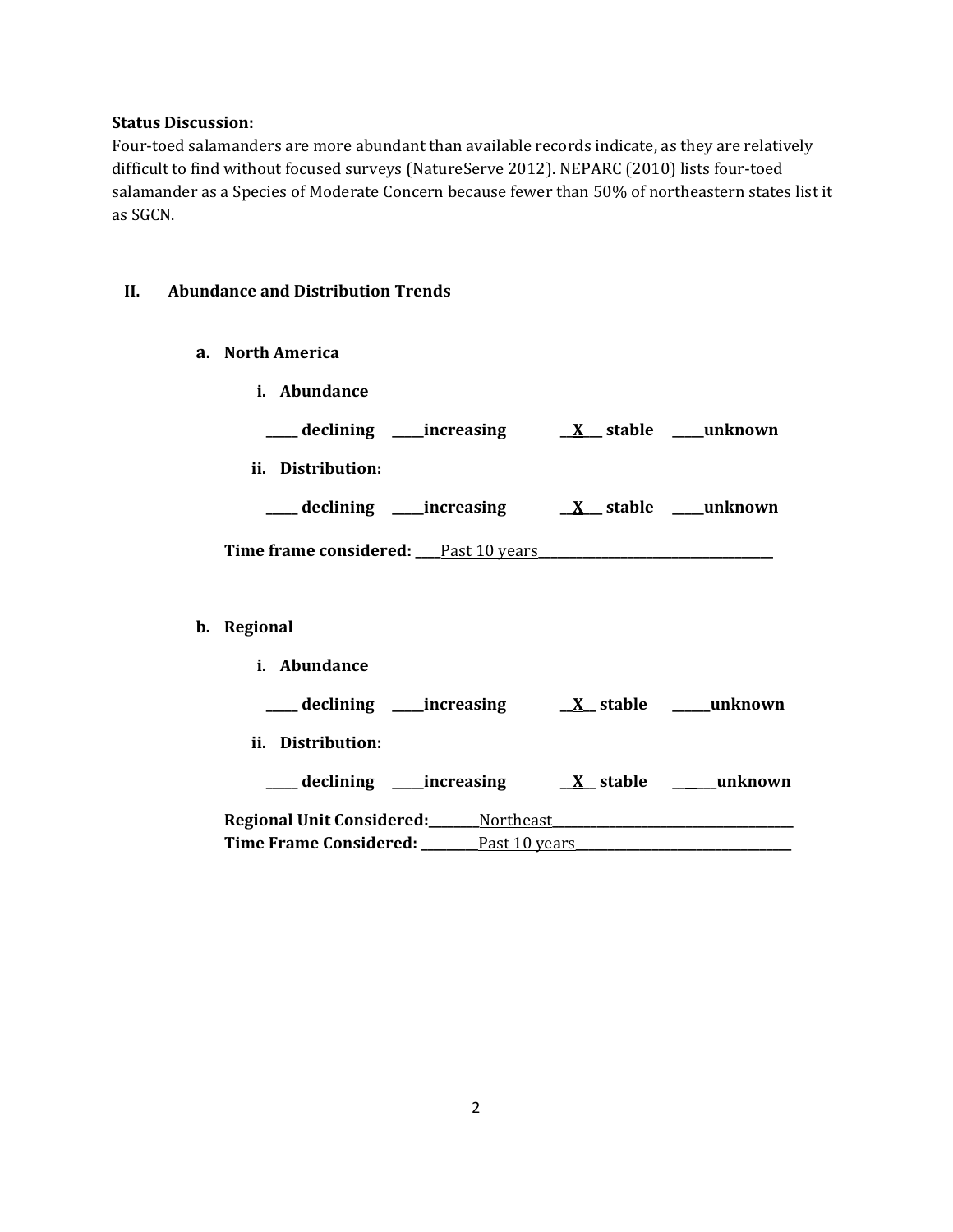**c. Adjacent States and Provinces**

| <b>CONNECTICUT</b>                                                      | Not Present _______ |                                        | <b>No data</b> ______ |
|-------------------------------------------------------------------------|---------------------|----------------------------------------|-----------------------|
| i. Abundance                                                            |                     |                                        |                       |
|                                                                         |                     |                                        |                       |
| ii. Distribution:                                                       |                     |                                        |                       |
|                                                                         |                     |                                        |                       |
| Time frame considered: https://www.ast20.years                          |                     |                                        |                       |
|                                                                         |                     |                                        |                       |
|                                                                         |                     |                                        |                       |
| i. Abundance                                                            |                     |                                        |                       |
|                                                                         |                     |                                        |                       |
| ii. Distribution:                                                       |                     |                                        |                       |
|                                                                         |                     |                                        |                       |
|                                                                         |                     |                                        |                       |
| Listing Status: Not Listed (formerly Special Concern _______ SGCN? _Yes |                     |                                        |                       |
| NEW JERSEY                                                              |                     | Not Present __________ No data _______ |                       |
| i. Abundance                                                            |                     |                                        |                       |
|                                                                         |                     |                                        |                       |
| ii. Distribution:                                                       |                     |                                        |                       |
|                                                                         |                     |                                        |                       |
|                                                                         |                     |                                        |                       |
|                                                                         |                     |                                        | ____ SGCN? _No___     |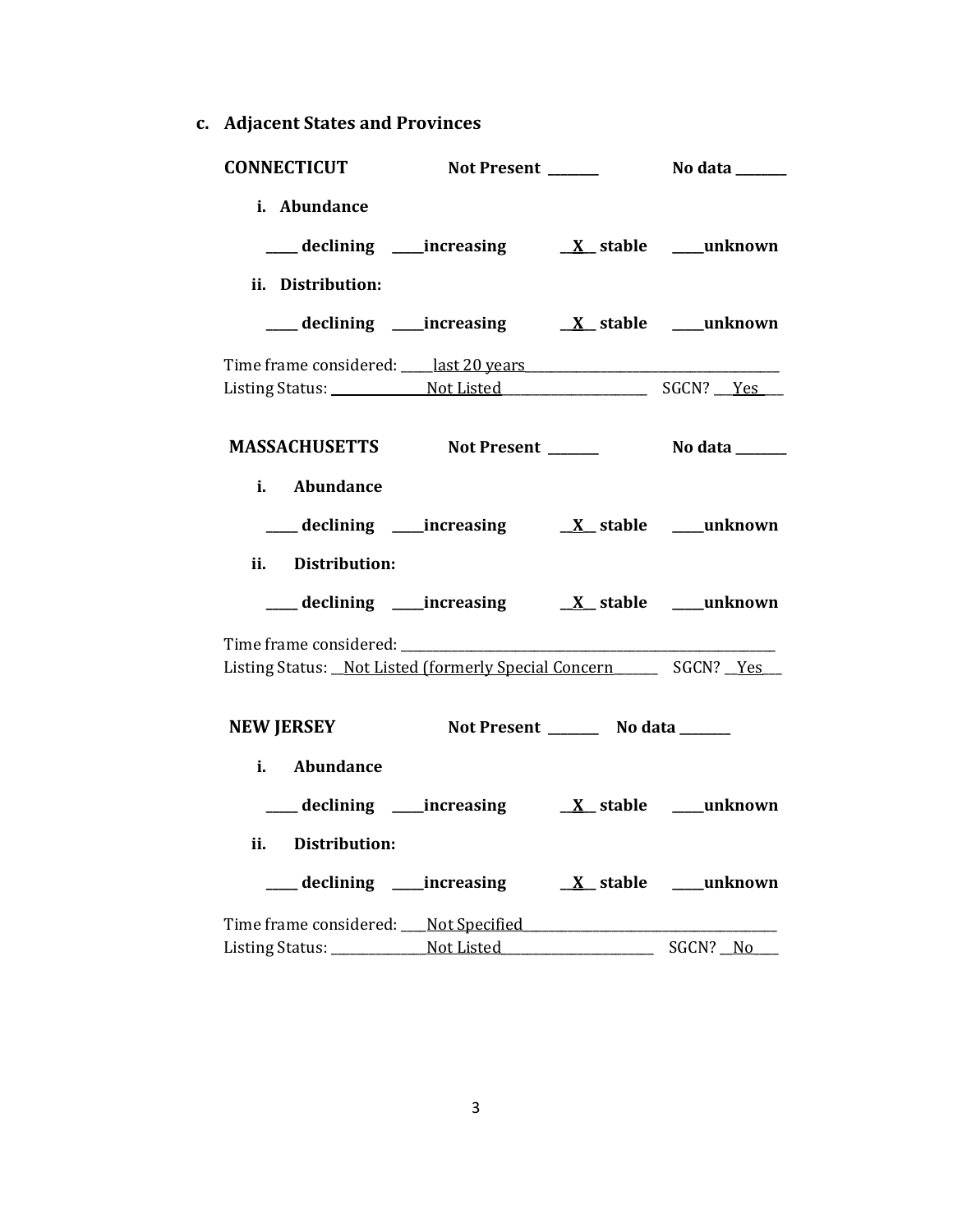| <b>ONTARIO</b>                                                   |                                                          |  |
|------------------------------------------------------------------|----------------------------------------------------------|--|
| i. Abundance                                                     |                                                          |  |
| ii. Distribution:                                                |                                                          |  |
|                                                                  |                                                          |  |
|                                                                  |                                                          |  |
|                                                                  |                                                          |  |
| PENNSYLVANIA Not Present _________ No data _____<br>i. Abundance |                                                          |  |
| ii. Distribution:                                                |                                                          |  |
|                                                                  | ___ declining ____increasing ______stable ___ X__unknown |  |
|                                                                  |                                                          |  |
| <b>QUEBEC</b>                                                    |                                                          |  |
| i. Abundance                                                     |                                                          |  |
|                                                                  |                                                          |  |
| Distribution:<br>ii.                                             |                                                          |  |
|                                                                  |                                                          |  |
|                                                                  |                                                          |  |
|                                                                  |                                                          |  |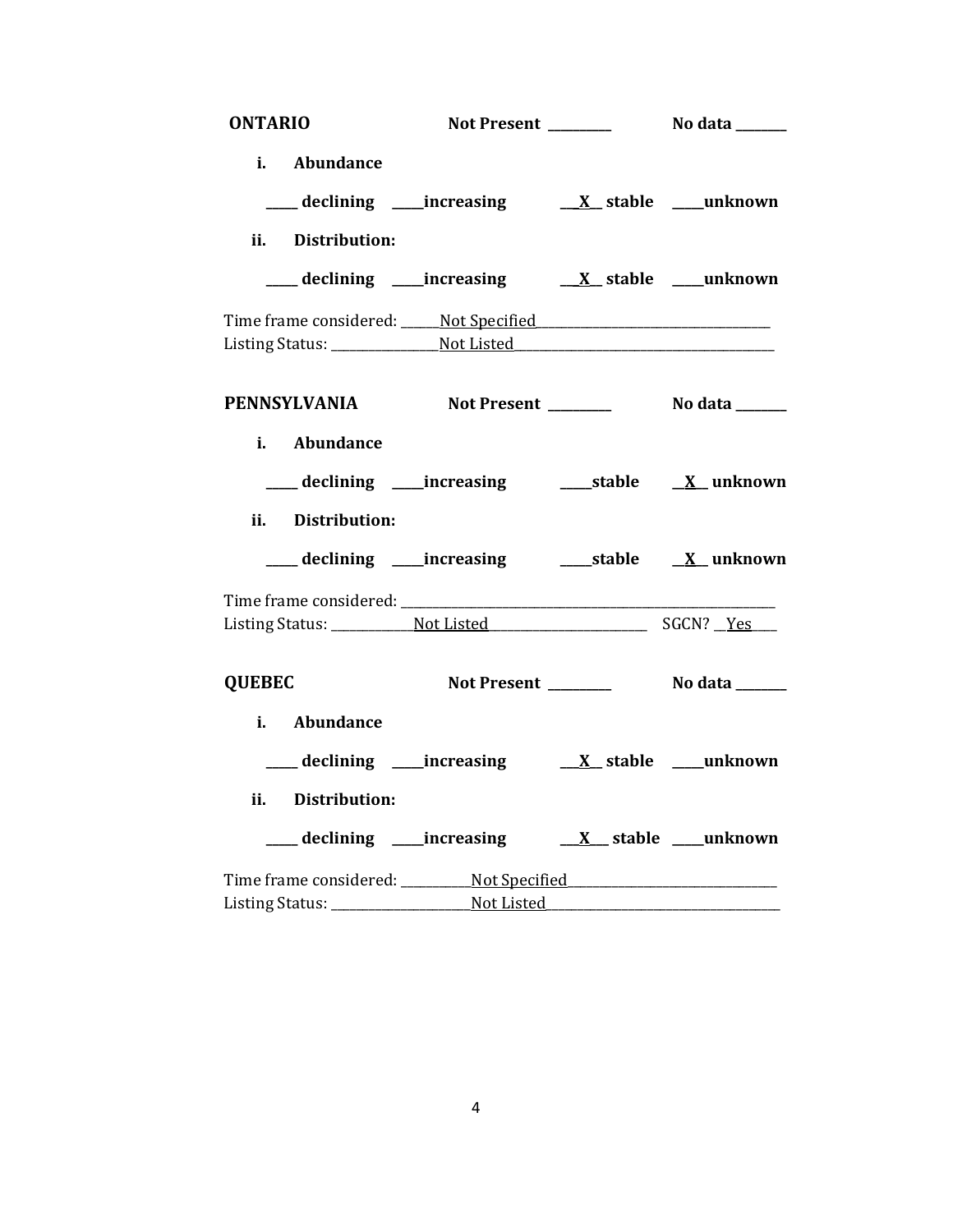| <b>VERMONT</b>                    |  |  |                                                                         |  |
|-----------------------------------|--|--|-------------------------------------------------------------------------|--|
| i. Abundance<br>ii. Distribution: |  |  | ___ declining ____increasing ______stable ___ <u>X</u> _unknown         |  |
|                                   |  |  |                                                                         |  |
|                                   |  |  |                                                                         |  |
| d. NEW YORK                       |  |  | No data $\_\_\_\_\_\_\_\_\_\_\_\_\$                                     |  |
| i. Abundance                      |  |  |                                                                         |  |
|                                   |  |  | ____ declining ____increasing _________stable ____ <u>X__</u> _ unknown |  |
| ii. Distribution:                 |  |  |                                                                         |  |
|                                   |  |  | ____ declining ____increasing ________stable ____ <u>X</u> ___ unknown  |  |
|                                   |  |  |                                                                         |  |

### **Monitoring in New York.**

There are currently no regular monitoring activities in New York. The NY Amphibian and Reptile Atlas (Herp Atlas) was conducted in 1990-99. The Herp Atlas database also includes historic records from prior to 1990; these records are primarily a compilation of museum records and researchers' field notes.

### **Trends Discussion:**

Rangewide, the short-term trend is relatively stable; the long-term trend is described as, "Likely stable in extent of occurrence, probably less than 25% decline in population size, area of occurrence, and number/condition of occurrences, but data are scant" (NatureServe 2012).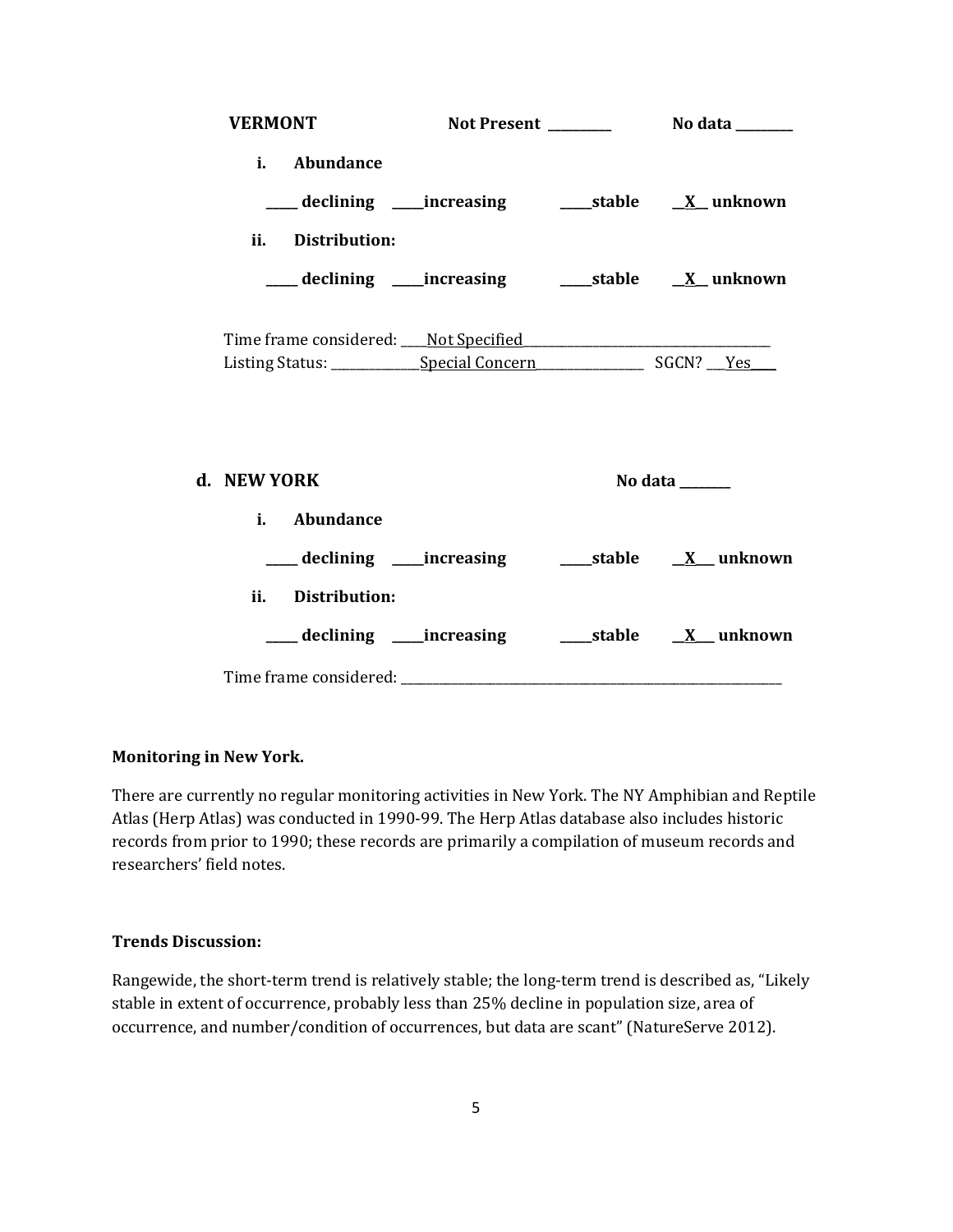Early concern was expressed by Wright (1918), who stated that four-toed salamanders were vanishing in New York due to draining of wetlands. There is no trend information for this species in New York, but populations are likely to be reduced from 100 years ago as a result of habitat loss. Klemens (1993) called the population in southern New England (his survey area included southern NY) secure and noted that it was flourishing in many moderately developed and semi-rural areas.



**Figure 1**: Distribution of four-toed salamander in New York (NY Herpetology database)



**Figure 2**: Distribution of four-toed salamander in North America (NatureServe 2012). Data developed as part of the Global Amphibian Assessment and provided by IUCN-World Conservation Union, Conservation International and NatureServe.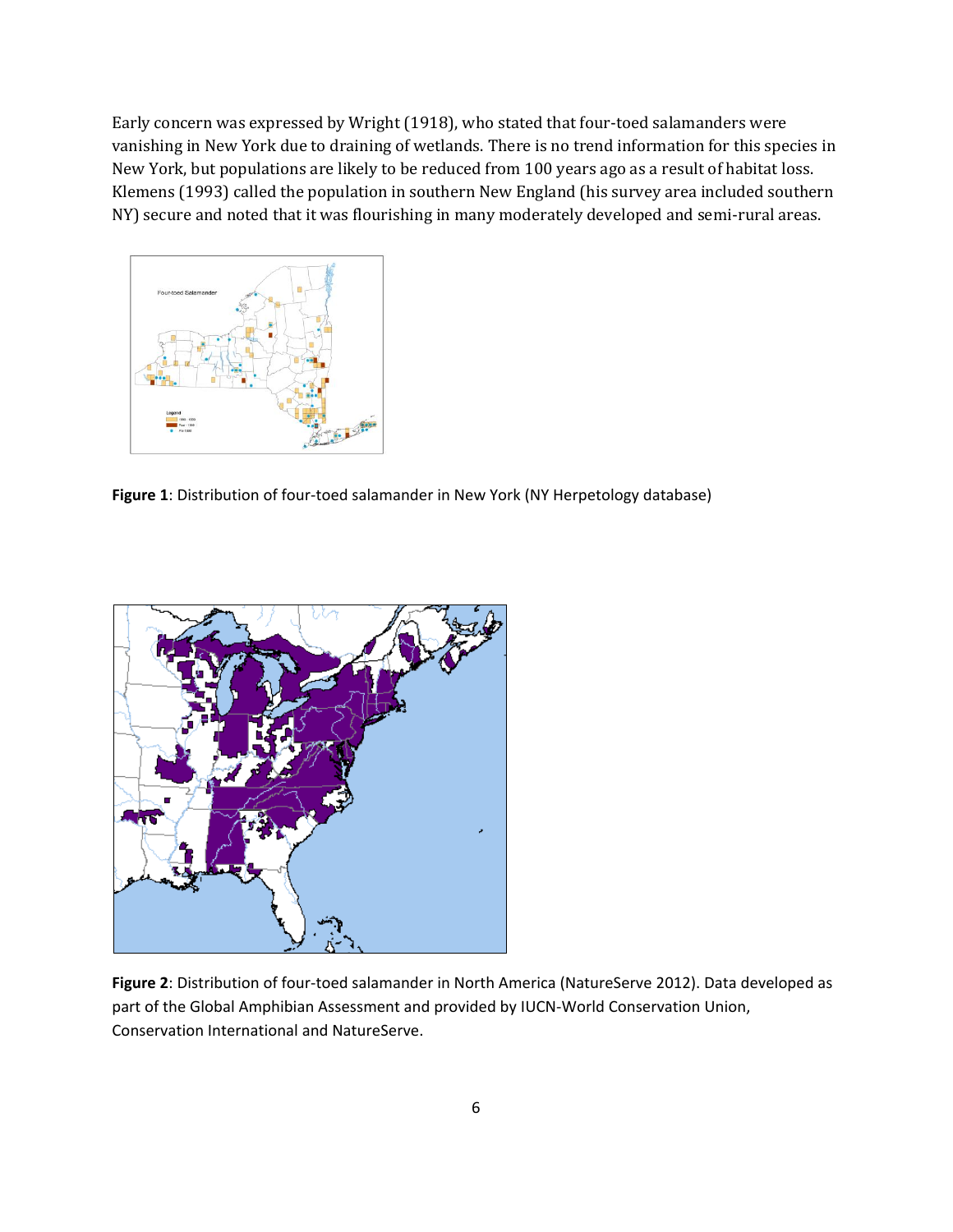

**Figure 3**: Conservation status of four-toed salamander in North America (NatureServe 2012).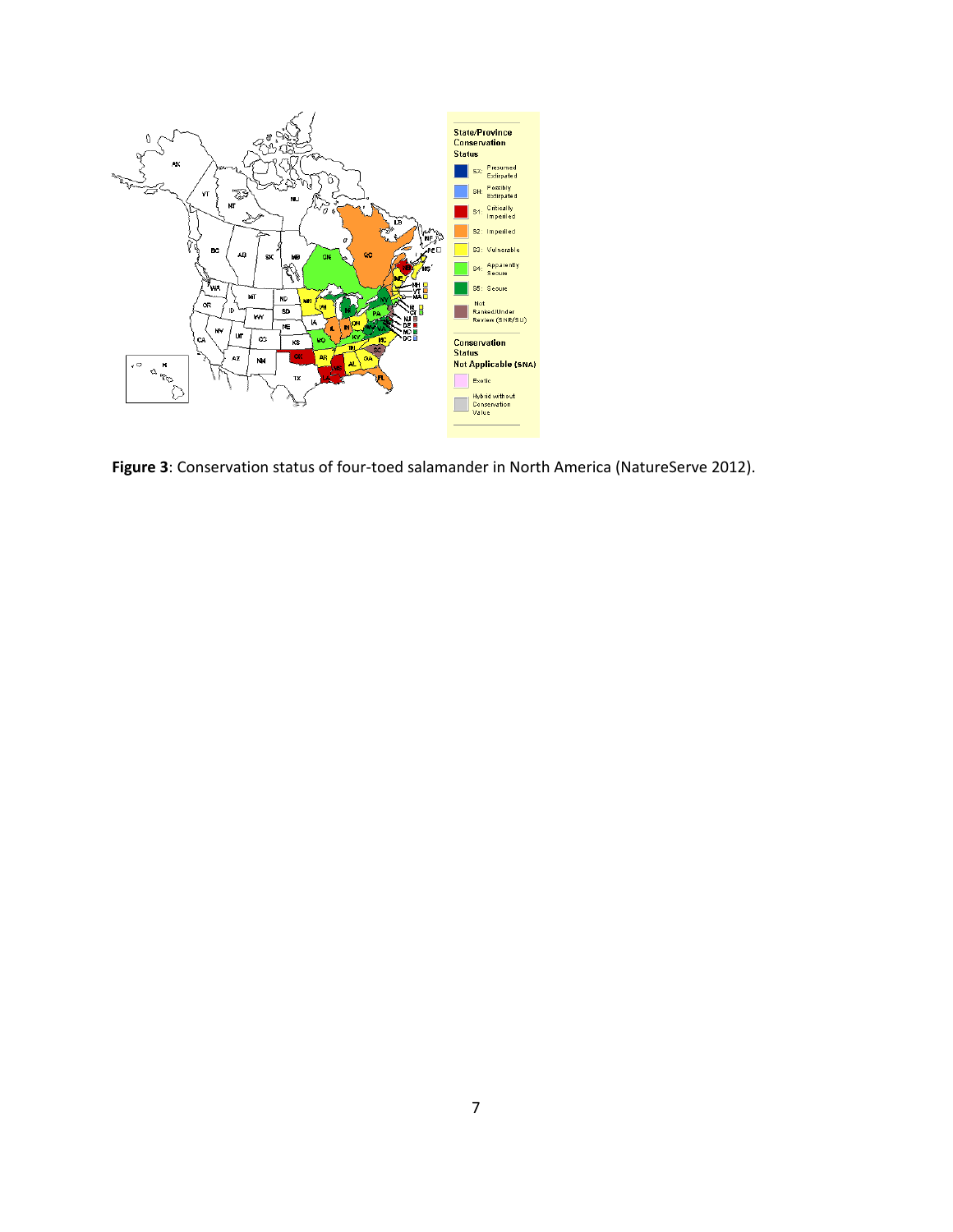# **III. New York Rarity, if known:**

| <b>Historic</b>                       | # of Animals | # of Locations % of State |    |
|---------------------------------------|--------------|---------------------------|----|
| (select one)                          |              |                           |    |
| prior to 1970                         |              |                           |    |
| prior to 1980                         |              |                           |    |
| prior to 1990                         |              |                           |    |
| Details of historic occurrence:       |              |                           |    |
| <b>Current</b>                        | # of Animals | # of Locations % of State |    |
|                                       |              |                           | 7% |
| <b>Details of current occurrence:</b> |              |                           |    |

The NYS Amphibian and Reptile Atlas (1990-99) documented four-toed salamanders in 64 out of 979 survey quadrangles statewide. Since 2000, records were added to the NY Herpetology database in an additional 9 survey quads.

# **New York's Contribution to Species North American Range:**

| % of NA Range in New York | <b>Classification of New York Range</b> |
|---------------------------|-----------------------------------------|
| $\_\_100$ (endemic)       | <u>_X</u> _Core                         |
| $-76-99$                  | ___ Peripheral                          |
| $-51-75$                  | ___ Disjunct                            |
| 26-50                     | Distance to core population:            |
| 1-25                      |                                         |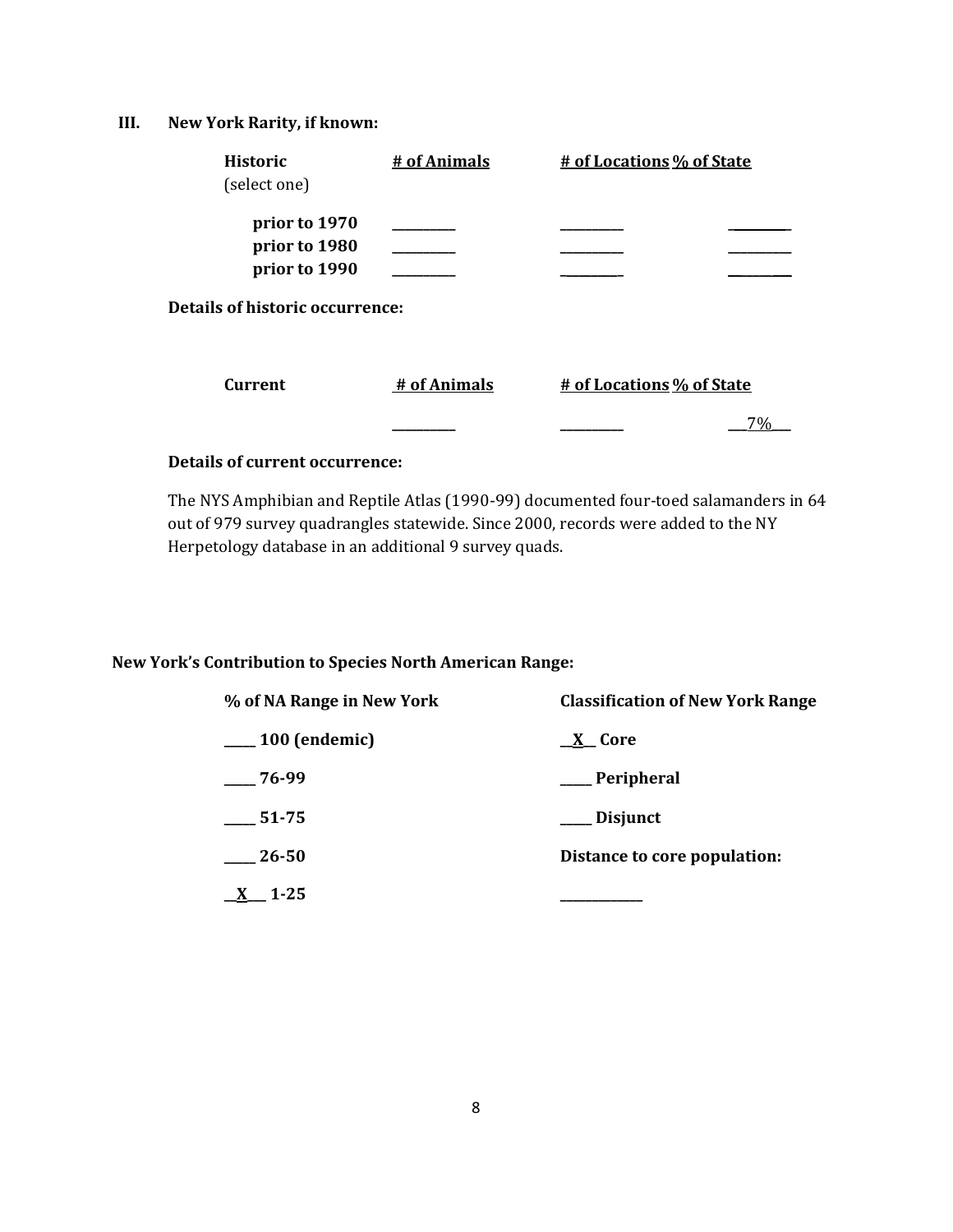#### **Rarity Discussion:**

Hundreds of occurrences have been documented and new locations have recently been added. From 1995 to 2000, 18 new county records were reported in Herpetological Review (NatureServe 2012). The species is more abundant than available records indicate; four-toed salamanders are relatively difficult to find.

## **IV. Primary Habitat or Community Type:**

- 1. Mixed Northern Hardwoods
- 2. Hardwood Swamp
- 3. Floodplain Forests
- 4. Riparian
- 5. Mixed Hardwood Swamp
- 6. Vernal Pool
- 7. Open Acidic Peatlands

### **Habitat or Community Type Trend in New York:**

| $\underline{X}$ Declining  | Stable | Increasing                                                   | Unknown |
|----------------------------|--------|--------------------------------------------------------------|---------|
|                            |        | Time frame of decline/increase: ___wetland loss since 1970s_ |         |
| <b>Habitat Specialist?</b> |        | X Yes                                                        | No.     |
| <b>Indicator Species?</b>  |        | X Yes                                                        | No      |

### **Habitat Discussion:**

Four-toed salamanders occur in moist forest habitats of a wide variety as long as they include small ponds, seeps, bogs, or swamps. Eggs are laid in mossy areas that just overhang water, a microhabitat that may be limited even in relatively large wetlands. Vegetative moisture level appears to be more critical than the species of moss that are present.

Chalmers (2004) observed that four-toed salamanders in Maine were typically found nesting in marshes with a history of beaver activity or in wetlands with a forested canopy and some input from groundwater (e.g., seeps or slow-moving, seasonal streams). Other wetlands with nesting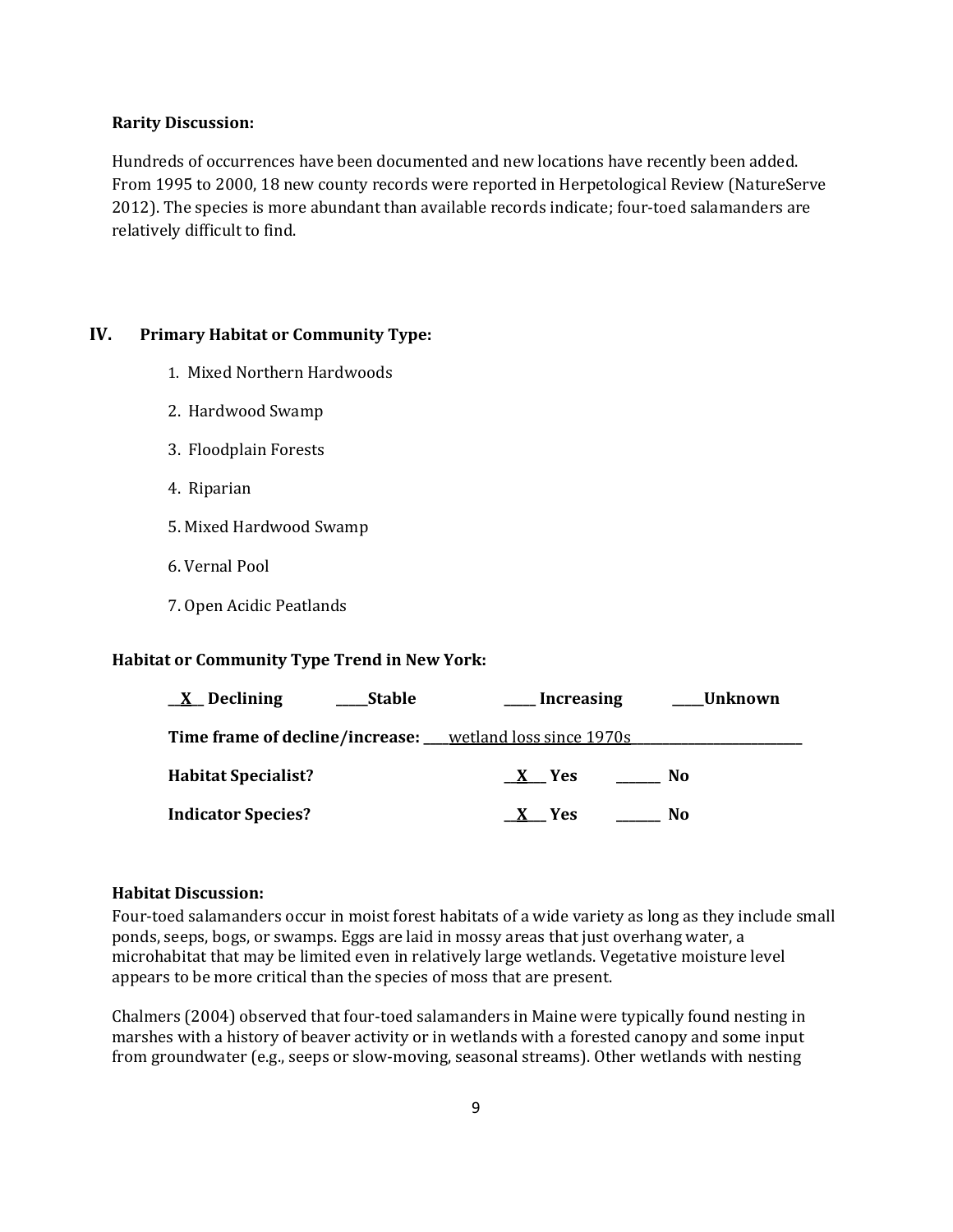four-toed salamanders included large, beaver-dammed ponds with fish; natural and humanconstructed, isolated vernal pools; and fens.

#### **V. New York Species Demographics and Life History**

**\_\_X\_\_\_ Breeder in New York**

**\_\_X\_\_ Summer Resident**

**\_\_X\_\_ Winter Resident**

**\_\_\_\_\_ Anadromous**

**\_\_\_\_\_ Non-breeder in New York**

**\_\_\_\_\_ Summer Resident**

**\_\_\_\_\_ Winter Resident**

**\_\_\_\_\_ Catadromous**

**\_\_\_\_\_ Migratory only**

**\_\_\_\_\_Unknown**

### **Species Demographics and Life History Discussion:**

Summarized from Gibbs et al. (2007): Four-toed salamander is in the lungless salamander family (Plethodontidae) and absorbs oxygen through its moist skin. Individuals reach sexual maturity at three years of age. Mating and courtship takes place in terrestrial habitats during the fall and hibernation takes place in terrestrial habitats as well. Adults have been found up to 660 feet away from the nearest wetland. Females do not breed every year, likely because of limitations on food resources (Harris and Ludwig 2004). Four-toed salamanders spend the winter beneath rotting logs or leaf litter, or in the spaces between rotting tree roots, frequently together with wood frogs, spring peepers, eastern newts, or other salamanders. Emergence occurs in late March to early May.

Upon emergence, gravid female four-toed salamanders migrate to aquatic habitats, where they lay eggs in a nest of mosses or plant roots just overhanging the water's edge. In New York a single clutch averages 25 eggs (Gilbert 1941), but communal nesting is common, and a single nest can contain eggs from multiple females. The nest is attended by one or more females until the larvae hatch in 4 to 6 weeks, falling directly into the water below. Nests are sometimes abandoned, which reduces hatching success but eggs are still protected by a chemical repellant in the jelly layer (Hess and Harris 2000).The larval period may last up to 18 weeks. Little is known of the ecology of larvae and juveniles.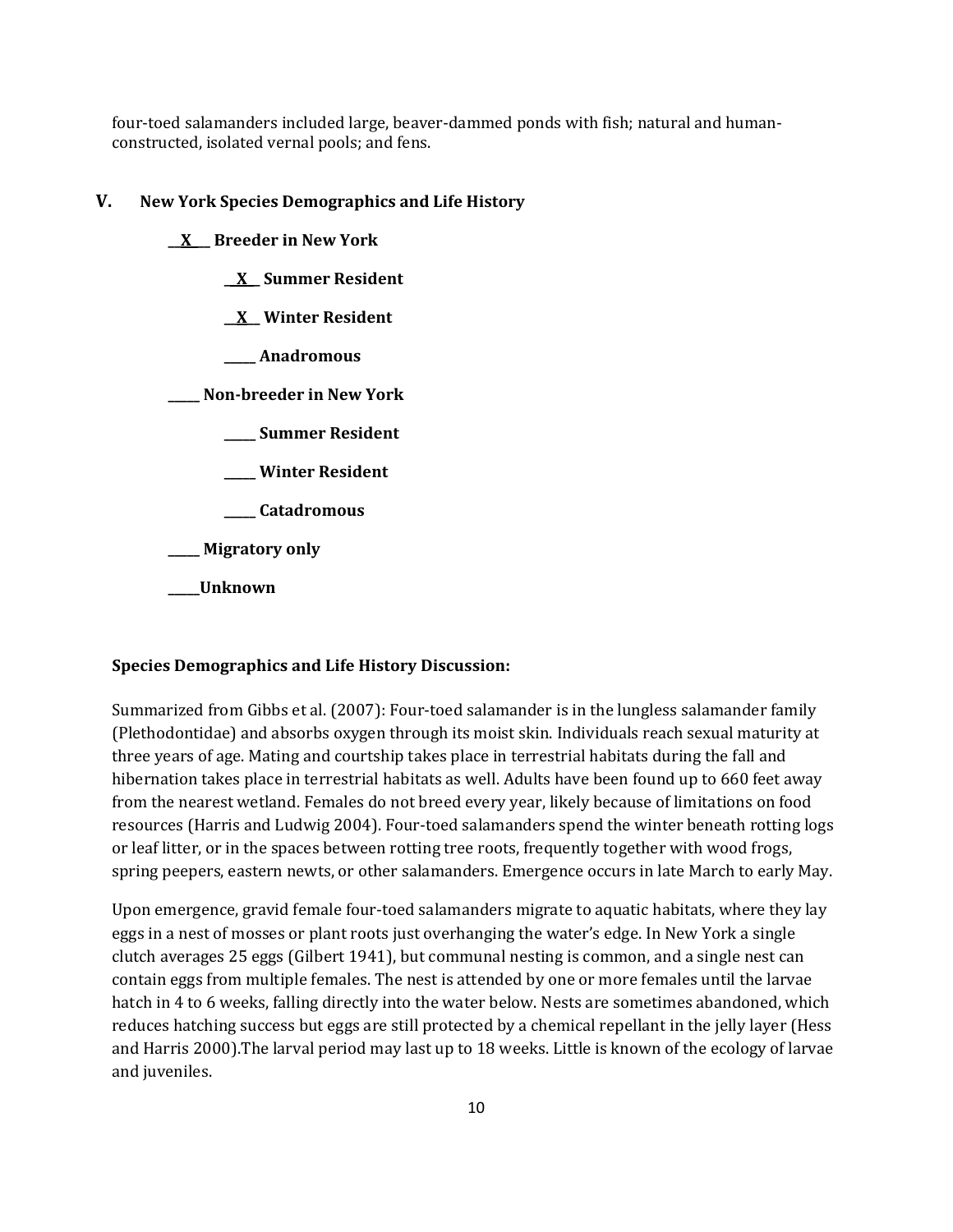# **VI. Threats:**

The four-toed salamander has specialized breeding requirements that make it vulnerable to habitat disturbance including road construction, development, and timber harvest in and around boggy wetlands, peat lands, and forested wetlands. Habitat disruption may be ameliorated to some extent by wetland protection regulations.

Corser and Dodd (2004) found that four-toed salamanders exist in metapopulations that use multiple ponds. Population size at a given pond was negatively correlated to its distance from adjacent ponds, suggesting that fragmentation can affect population size. Fragmentation that disrupts this salamander's ability to move between breeding and terrestrial sites, changes water/soil chemistry, temperature, pool hydroperiod, humidity, etc, may have negative effects. Klemens (1993) notes that populations may flourish in many moderately developed and semi-rural areas in southern New England and that road mortality does not appear substantial when compared to many species of frogs and Ambystomid salamanders.

The chytrid fungus, *Batrachochytrium dendrobatidis* (Bd), first described in 1998 (Longcore et al. 1999), is a fungal pathogen that has affected more than 200 amphibian species in 6 countries (Skerratt et al. 2007). Infection in four-toed salamanders has apparently not been documented. First identified in the 1960s (Granoff et al. 1965), ranaviruses have been shown to cause mortality in at least 14 families and more than 70 individual species of amphibians, although it has not been documented in four-toad salamander (Miller et al. 2011).

Unlike other salamanders whose reproduction has been adversely affected by acid precipitation, the four-toed salamander may have some tolerance to low pH (MA SWAP), though Chalmers (2004) found no evidence of this in Maine. Climate change that affects hydroperiod and/or water temperature of breeding pools could have significant impacts on productivity.

## **Are there regulatory mechanisms that protect the species or its habitat in New York?**



**\_\_X\_\_\_ Yes**

In 2006, the State of New York adopted legislation (ECL section 11-0107 sub 2) that gave all native frogs, turtles, snakes, lizards and salamanders legal protection as game species, and no salamander species are open to harvest. The legislation also outlaws the sale of any native species of herpetofauna regardless of its origin.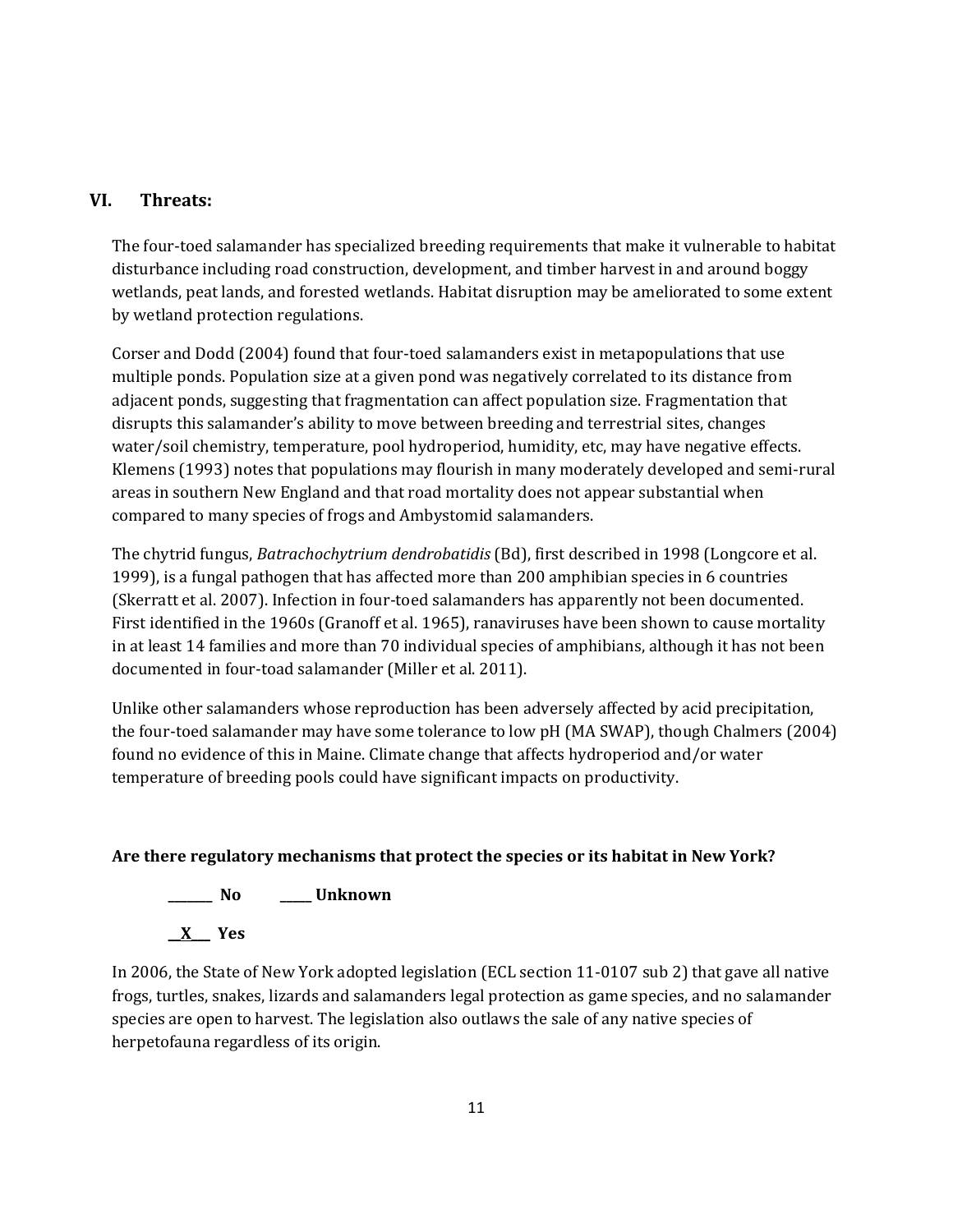The Freshwater Wetlands Act provides protection for wetlands greater than 12.4 acres in size under Article 24 of the NYS Conservation Law. The Army Corps of Engineers has the authority to regulate smaller wetlands in New York State, and the DEC has the authority to regulate smaller wetlands that are of unusual local importance.

# **Describe knowledge of management/conservation actions that are needed for recovery/conservation, or to eliminate, minimize, or compensate for the identified threats:**

To reduce negative effects of forestry practices, a 50 ft no-cut buffer should be left around wetlands where breeding occurs. Canopy cover of at least 75% should be left in 70% of the areas within a 250 ft' buffer around breeding sites. Use of mechanized equipment within 250 ft of breeding sites should only occur between 15 November and 15 March of any given year. No vehicles should be allowed within 50 ft of breeding wetlands (NHESP 2007).

The Comprehensive Wildlife Conservation Strategy (NYSDEC 2005) includes recommendations for the following actions for freshwater wetland amphibians, which includes four-toed salamander. Conservation actions following IUCN taxonomy are categorized in the table.

### **Easement acquisition:**

Secure habitats critical to species survival by acquisition of conservation easements, or by other land protection mechanisms.

### **Habitat management:**

Manage the variety of factors which might be limiting wetland habitat suitability for resident amphibian species, including management of exotic plant and animal species, management of adverse hydrological alterations, and management of anthropogenic inputs of sediments and toxicants.

## **Habitat research:**

Develop standardized habitat survey protocols, and implement survey protocols at all known and potentially suitable sites, to document the character, quality and extent of occupied habitat.

### **Life history research:**

Document life history parameters specific to New York populations of the species, including age and sex ratios, longevity, age at sexual maturity, survivorship of young, predator-prey relationships, and wetland/upland habitat requirements.

## **Modify regulation:**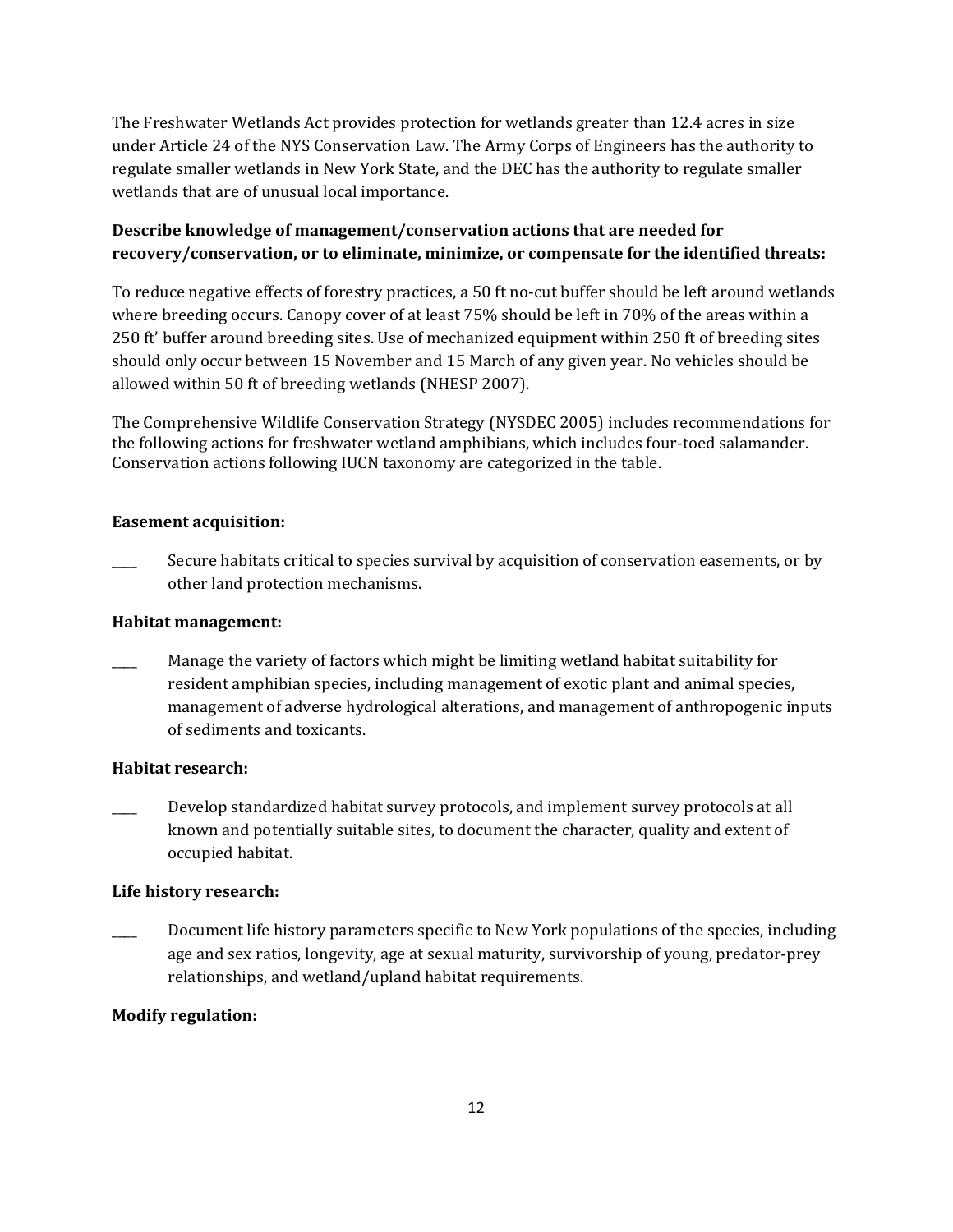- Modify Freshwater Wetlands Act, in order to protect wetlands smaller than 12.4 acres where they support species of conservation concern, and in order to expand the protected upland buffer beyond the 100-foot limit where necessary.
- \_\_\_\_ Adopt provisions into New York's Environmental Conservation Law designating four-toed salamander and Fowler's toad as a protected small game species.

### **Other action:**

Periodically evaluate status of the subject species to determine whether appropriate E/T/SC status listings are in effect.

#### **Population monitoring:**

Conduct periodic surveys of known sites of species occurrence, in order to detect population trends.

#### **Statewide baseline survey:**

Develop standardized population survey protocols, and implement protocols at all known and potentially suitable sites to document the extent of occupied habitat.

| <b>Conservation Actions</b> |                                                |  |
|-----------------------------|------------------------------------------------|--|
| <b>Action Category</b>      | Action                                         |  |
| Land/Water Protection       | Site/Area Protection                           |  |
| Land/Water Protection       | Resource/Habitat Protection                    |  |
| Land/Water Management       | Site/Area Management                           |  |
| Land/Water Management       | <b>Habitat and Natural Process Restoration</b> |  |
| Land/Water Management       | Invasive/Problematic Species Control           |  |
| Law/Policy                  | Legislation                                    |  |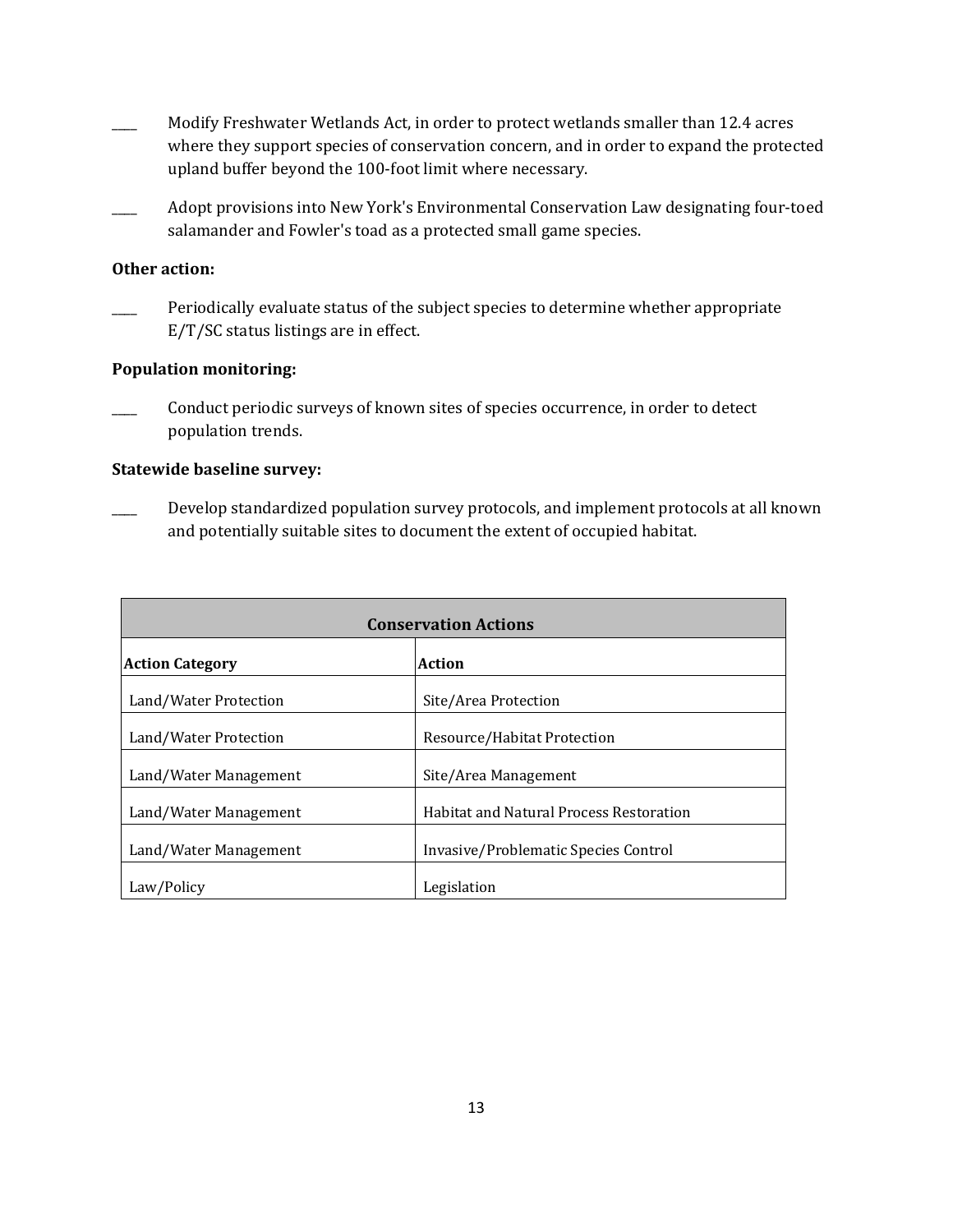## **VII. References**

Chalmers, R. J. 2004. Wetland and Nest Scale Habitat Use by the Four-toed Salamander (*Hemidactylium scutatum*) in Maine, and a Comparison of Survey Methods" (2004). Electronic Theses and Dissertations. Paper 379.

Conant, R. and J. T. Collins. 1991. A field guide to the amphibians and reptiles of eastern and central North America. Houghton Mifflin Co., Boston, MA.

Corser J.D. and C. K. Dodd. 2004. Fluctuations in a metapopulation of nesting four-toed salamanders, *Hemidactylium scutatum*, in the Great Smoky Mountains National Park, USA, 1999-2003. Natural Areas Journal 24 (2): 135-140.

Gibbs, J. P., A. R. Breisch, P. K. Ducey, G. Johnson, J. L. Behler, R. Bothner. 2007. Amphibians and reptiles of New York State: Identification, natural history, and conservation. Oxford University Press. 504 pages.

Gilbert, P.W. 1941. Eggs and nests of *Hemidactylium scutatum* in the Ithaca region. Copeia 1941:47.

Granoff A., P. E. Came, and K. A. Rafferty. 1965. The isolation and properties of viruses from *Rana pipiens*: their possible relationship to the renal adenocarcinoma of the leopard frog. Annals of the New York Academy of Science 126:237–255.

Harris, R. N. and Ludwig, P. M. 2004. Resource level and reproductive frequency in female four-toed salamanders, *Hemidactylium scutatum*. Ecology 85: 1585–1590.

Hess, Z. J. and R.N. Harris. 2000. Eggs of *Hemidactylium scutatum* are unpalatable to insect predators. Copeia 2: 597-600.

Klemens, M. W. 1993. Amphibians and reptiles of Connecticut and adjacent regions. State Geological and Natural History Survey of Connecticut, Bulletin 112. xii + 318 pp.

Longcore, J. E., .A. P. Pessier A. P., and D. K. Nichols. 1999. *Bd* gen. et sp. nov., a chytrid pathogenic to amphibians. Mycologia 91:219–227.

Miller, D., M. Gray, and A. Storfer. 2011. Ecopathology of ranaviruses infecting amphibians. Viruses 3(11):2351-2373. doi: 10.3390/v3112351

NHESP (Natural Heritage and Endangered Species Program). 2007. Massachusetts Forestry Conservation Management Practices for Four-toed Salamanders. Draft (August 2007). Natural Heritage and Endangered Species Program, Massachusetts Division of Fisheries and Wildlife, Westborough, Massachusetts, USA.